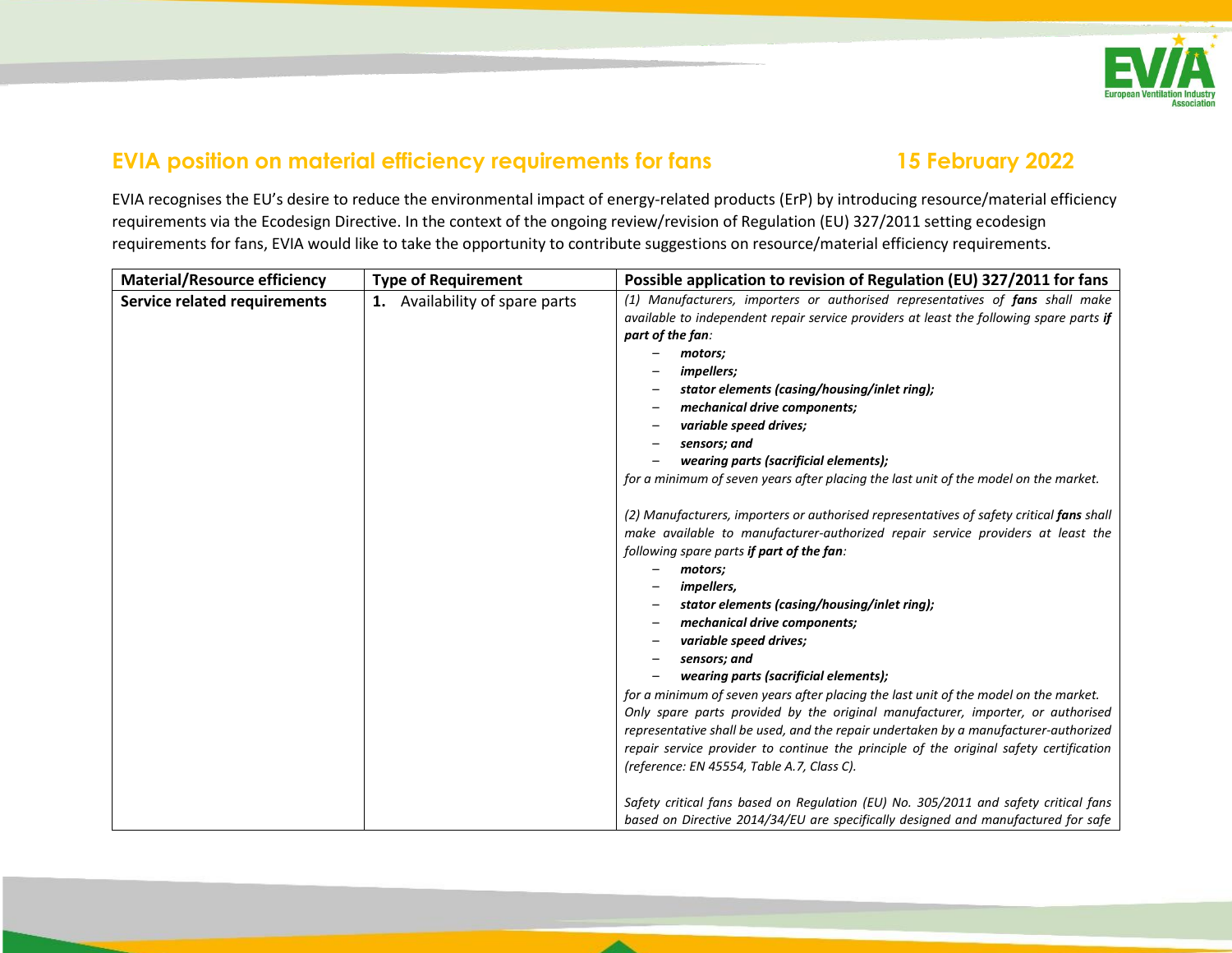

| Maximum delivery time of<br>2.                                           | operation in safety critical applications. Harmonised standards of these regulations<br>define a list of critical components. Repair and replacement of the defined critical<br>components may only be carried out by the manufacturer, their authorised<br>representative, or their authorized repair service provider.<br>For fans EU-type examined by a notified third body, the replacement of a critical<br>component by a different version of this component, must be approved by the notified<br>body.<br>(3) The spare parts concerned by points (1) and (2) shall be made available. The<br>procedure for ordering them shall be publicly available on the free access website of<br>the manufacturer, importer or authorised representative, at the latest two years after<br>the placing on the market of the first unit of a model and until the end of the period of<br>availability of these spare parts.<br>During the period mentioned under point ( $a$ )(1) and (2), the manufacturer, importer or |
|--------------------------------------------------------------------------|-----------------------------------------------------------------------------------------------------------------------------------------------------------------------------------------------------------------------------------------------------------------------------------------------------------------------------------------------------------------------------------------------------------------------------------------------------------------------------------------------------------------------------------------------------------------------------------------------------------------------------------------------------------------------------------------------------------------------------------------------------------------------------------------------------------------------------------------------------------------------------------------------------------------------------------------------------------------------------------------------------------------------|
| spare parts                                                              | authorised representatives shall ensure the delivery of the spare parts for fans to the<br>delivery period specified in the following:<br>for fans incorporated into another product covered by another ecodesign<br>regulation; the period defined in the end-product regulation;<br>if not, as specified in a contract, where a contract exists between the<br>manufacturer and the end user of the fan;<br>if not, as defined in the product information of the technical documentation of<br>the fan and made available on free access websites<br>if not, then 8 weeks after having received the order;                                                                                                                                                                                                                                                                                                                                                                                                          |
| 3. Access to repair and<br>maintenance information<br>(RMI) requirements | The available repair and maintenance information shall include:<br>the unequivocal appliance identification;<br>a disassembly map or exploded view;<br>technical manual of instructions for repair;<br>list of necessary repair and test equipment;<br>component and diagnosis information (such as minimum and maximum<br>theoretical values for measurements);<br>wiring and connection diagrams;<br>diagnostic fault and error codes (including manufacturer-specific codes,<br>where applicable);<br>instructions for installation of relevant software and firmware including<br>reset software; and                                                                                                                                                                                                                                                                                                                                                                                                             |

 $\blacktriangle$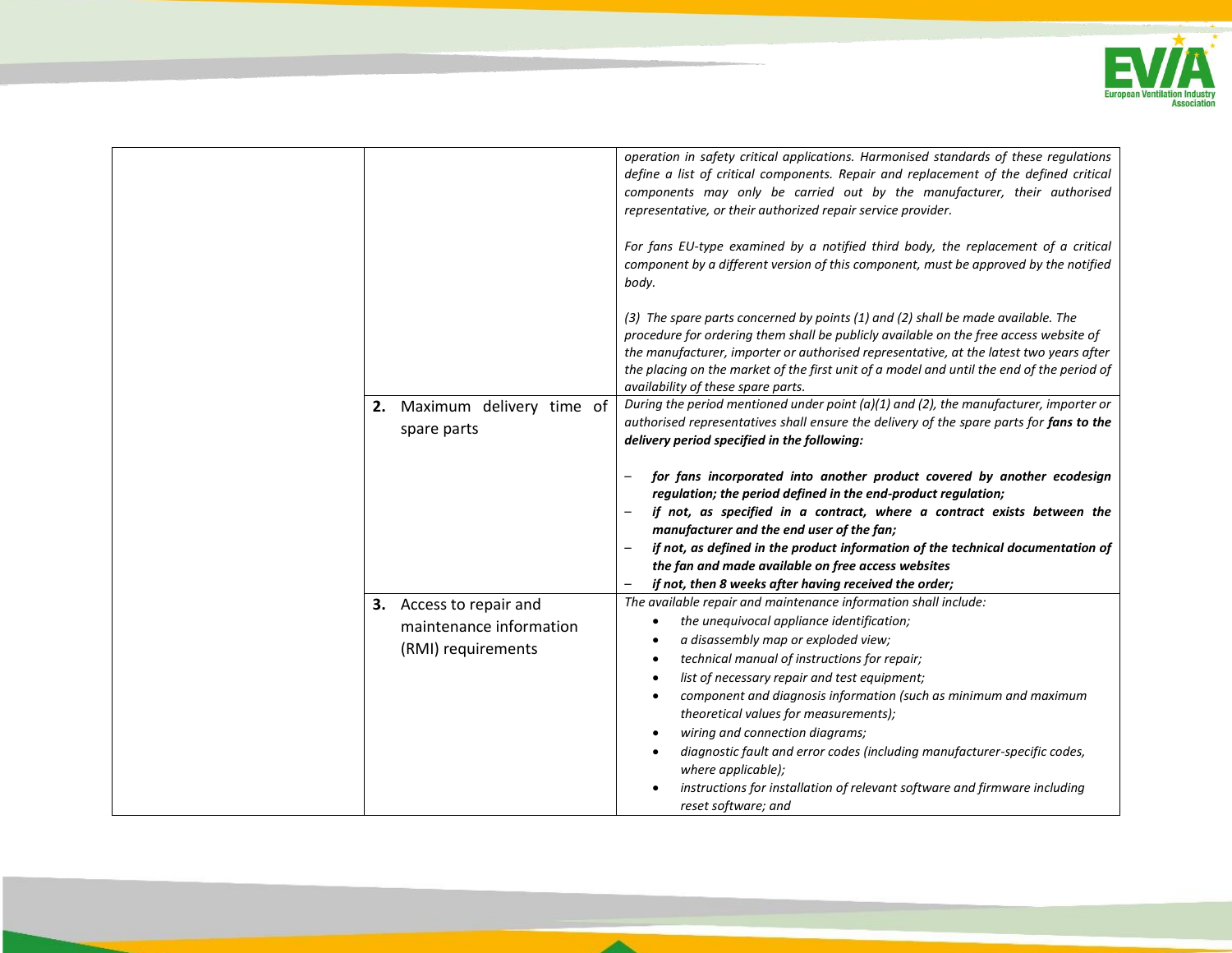

|                                      |                                                                                                                    | information on how to access data records of reported failure incidents<br>$\bullet$<br>stored on the product (where applicable).                                                                                                                                                                                                                                                                                                                                                                    |
|--------------------------------------|--------------------------------------------------------------------------------------------------------------------|------------------------------------------------------------------------------------------------------------------------------------------------------------------------------------------------------------------------------------------------------------------------------------------------------------------------------------------------------------------------------------------------------------------------------------------------------------------------------------------------------|
| <b>Product related requirements</b>  | 4. Disassembly: requirements<br>for dismantling for material<br>recovery and recycling while<br>avoiding pollution | (1) Manufacturers, importers or authorised representatives shall ensure that products<br>are designed in such a way that the materials and components referred to in Annex<br>VII to Directive 2012/19/EU can be removed with the use of commonly available<br>tools. Where a commonly available tool is not safe or practical, the manufacturer<br>shall make available a proprietary tool.<br>(2) Manufacturers, importers and authorised representatives shall fulfil the                         |
|                                      |                                                                                                                    | obligations laid down in point 1 of Article 15 of Directive 2012/19/EU.                                                                                                                                                                                                                                                                                                                                                                                                                              |
|                                      | Material efficiency product<br>5.<br>information requirements                                                      | Instruction manuals for installers and end-users, and free access websites of<br>manufacturers, importers and authorised representatives shall include the following<br>information:                                                                                                                                                                                                                                                                                                                 |
|                                      |                                                                                                                    | (1) instructions for the correct installation and maintenance, including cleaning, of the<br>fan;                                                                                                                                                                                                                                                                                                                                                                                                    |
|                                      |                                                                                                                    | (2) access to professional repair (internet webpages, addresses, contact details);<br>(3) relevant information for ordering spare parts, directly from the manufacturer or<br>through other channels;                                                                                                                                                                                                                                                                                                |
|                                      |                                                                                                                    | (4) the minimum period during which spare parts, necessary for the repair of the<br>appliance, are available;                                                                                                                                                                                                                                                                                                                                                                                        |
|                                      |                                                                                                                    | (5) the minimum duration of the guarantee of the fan in years;<br>(6) details of any proprietary tool required for repair.                                                                                                                                                                                                                                                                                                                                                                           |
| <b>Material efficiency labelling</b> | <b>Consumer labelling</b><br>6.<br>requirements                                                                    | No relevant.                                                                                                                                                                                                                                                                                                                                                                                                                                                                                         |
| <b>Definitions</b>                   | Safety Critical Fan                                                                                                | is a fan that has been designed, verified, certified, and manufactured under the scope<br>of either the Construction Product Regulation 305/2011 or Directive 2014/34 relating<br>to equipment and protective systems intended for use in potentially explosive<br>atmospheres.                                                                                                                                                                                                                      |
|                                      |                                                                                                                    | (1) in the case of Regulation 305/2011 these fans have been third-party EU-type<br>examined by a Notified Body to harmonised standard EN12101-3 Smoke and heat<br>control systems - Specification for powered smoke and heat control ventilators (Fans).<br>These fans are commonly called 'smoke extraction fans'.<br>(2) in the case of Directive 2014/34 these fans have either been third-party EU-type<br>examined by a Notified Body or self-certified and the internal production control set |
|                                      |                                                                                                                    | out in Annex VIII and the communication of the technical documentation provided for<br>in Annex VIII, point 2, of the directive have been registered with a Notified Body,<br>reference Article 3.1 (a), (b) and (c). These fans are commonly called ATEX fans.                                                                                                                                                                                                                                      |

▴